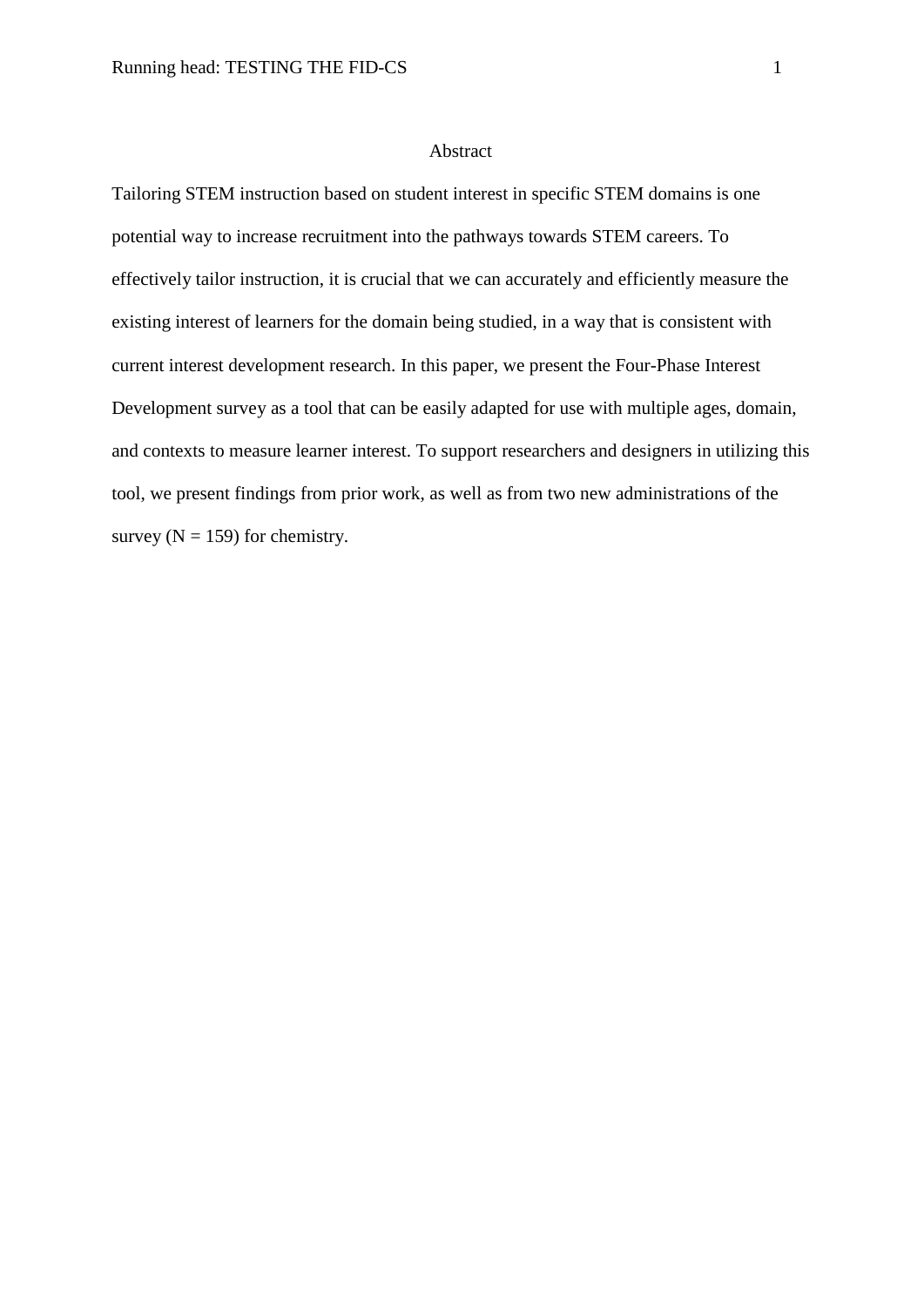Testing the Four-Phase Interest Development Survey for Chemistry

There is a well-documented need to increase high quality entrants into the STEM workforce (National Academies Press, 2007), and we must encourage and motivate students to enter the "pathways" into these fields. This motivation will require (among other things) developing and maintaining interest in STEM areas (Katehi, Pearson & Federer, 2009). Tailoring STEM instruction based on student interest is one potential way to meet this need, but it can be difficult to identify each learner's current interest in the domain in a way that goes beyond surface level measures of interest. Thus, there is a need for an efficient and versatile tool, based on current interest development research, to assess student interest. To address this need, we created and tested the Four-Phase Interest Development in Engineering Survey (FID-ES). In previous work, we found the FID-ES survey to be a valid and reliable measure of a student's level of interest in engineering (Authors, 2015), and have begun to test the use of modified versions of the FID-ES to be used in other domains. In this paper, we present results from testing the Four-Phase Interest Development in Chemistry Survey (FID-CS) in two administrations of an online chemistry tutoring system. Our goals are to demonstrate the versatility of the FID-ES survey by evaluating the validity and reliability of the FID-CS and to discuss the utility of using the variations of the survey as a tool to facilitate tailored instruction to better promote interest development in a STEM domain.

### **Theoretical Framework**

Current interest developed theory makes an important distinction between situational interest, which is state-based, context-specific, impulsive, and transitory; and individual interest, or personal interest, which is conceptualized as a context independent and enduring predisposition to reengage with a domain (Ainley, Hillman, & Hidi, 2002; Krapp, 2002; Schraw & Lehman, 2001). Hidi and Renninger's (2006) Four-phase Model of Interest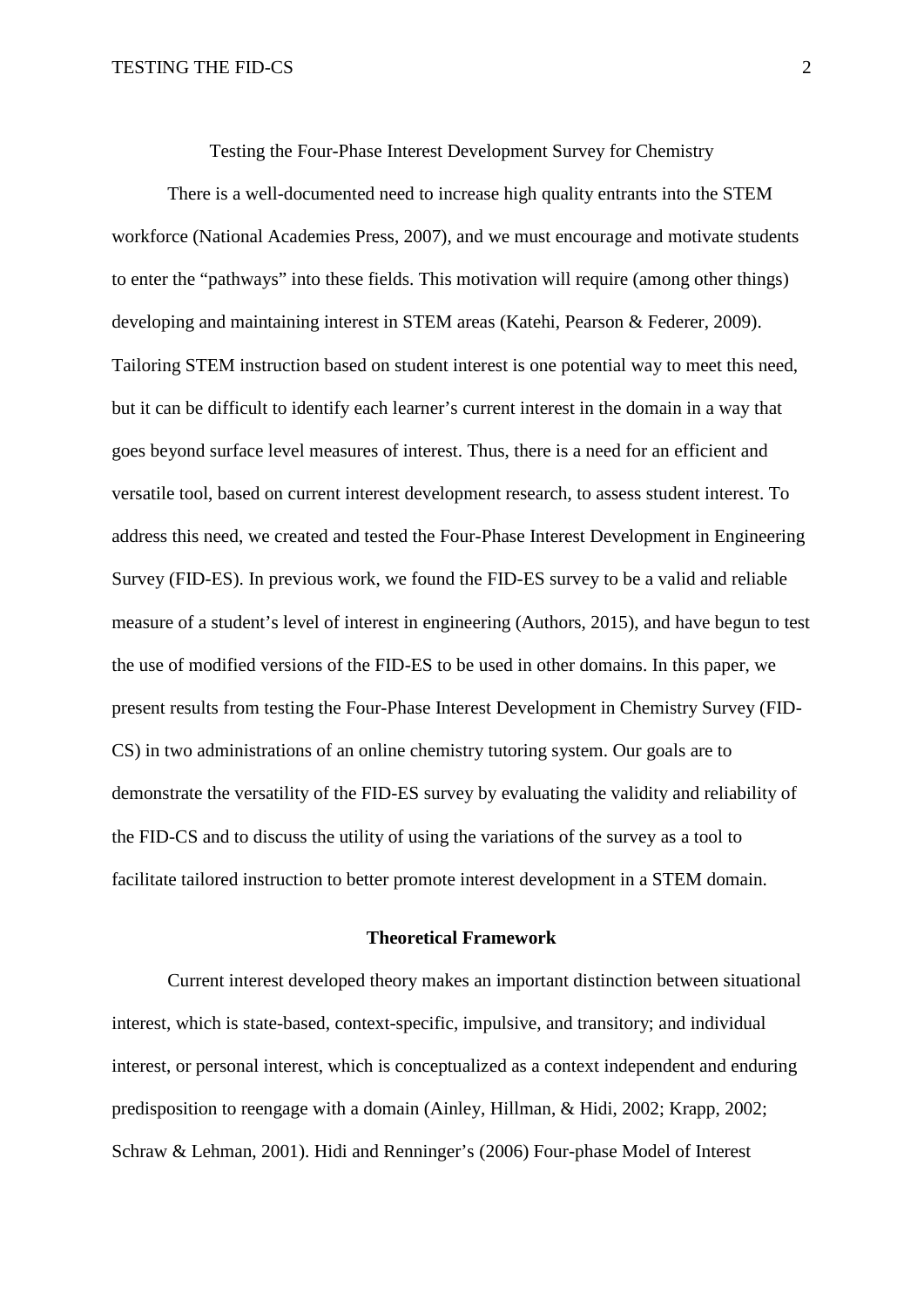Development (FPMID) further refines the situational-individual interest distinction into four progressive phases of interest: Triggered Situational, Maintained Situational, Emerging Individual, and Well-Developed Individual. Each phase in the FPMID is sequential and distinct, with each subsequent phase building off the previous. In this model, positive feelings (or affect) play a crucial role in triggering situational interest, but progressive gains in value and knowledge of the content become increasingly important to maintain situational interest and developed more stable individual interest in a domain. Renninger and Su (2011) provide empirically based descriptions of learner characteristics at each of phase of interest. These descriptive characteristics allow insight into measurable indicators of interest that go beyond surface level descriptors like enjoyment and positive affect, and are thus well suited for measuring interest in an accurate and reliable manner.

The Four-Phase Interest Development in Engineering Survey (FID-ES) was developed using the learner characteristics from the FPMID and is a useful tool in identifying the relative level of a learner's interest in engineering. The FID-ES is a valid and reliable, 12 item, Likert-style survey, that asks students to rate their level of agreement with statements (e.g. "I always learn more about engineering on my own if I find it interesting.") using a scale from 1 (*strongly disagree*) to 7 (*strongly agree*) based on six indicators of interest derived from the FPMID. Response scores from each of the 12 items are averaged to produce a single *interest scale score* ranging from 1 – 7. The FID-ES survey has been previously used to reliably measure interest in three studies: engineering for high school students ( $\alpha$  = 0.89; Authors, 2015a), high school students participating in an out-of-school robotics engineering club ( $\alpha$  = 0.84; Authors, 2015b), and K–12 students visiting a biomechanical engineering expo ( $\alpha$  = 0.81; Authors, 2017a). In each case, the distribution of FID-ES scores was found to be consistent with expectations for that population. That is, the robotics engineering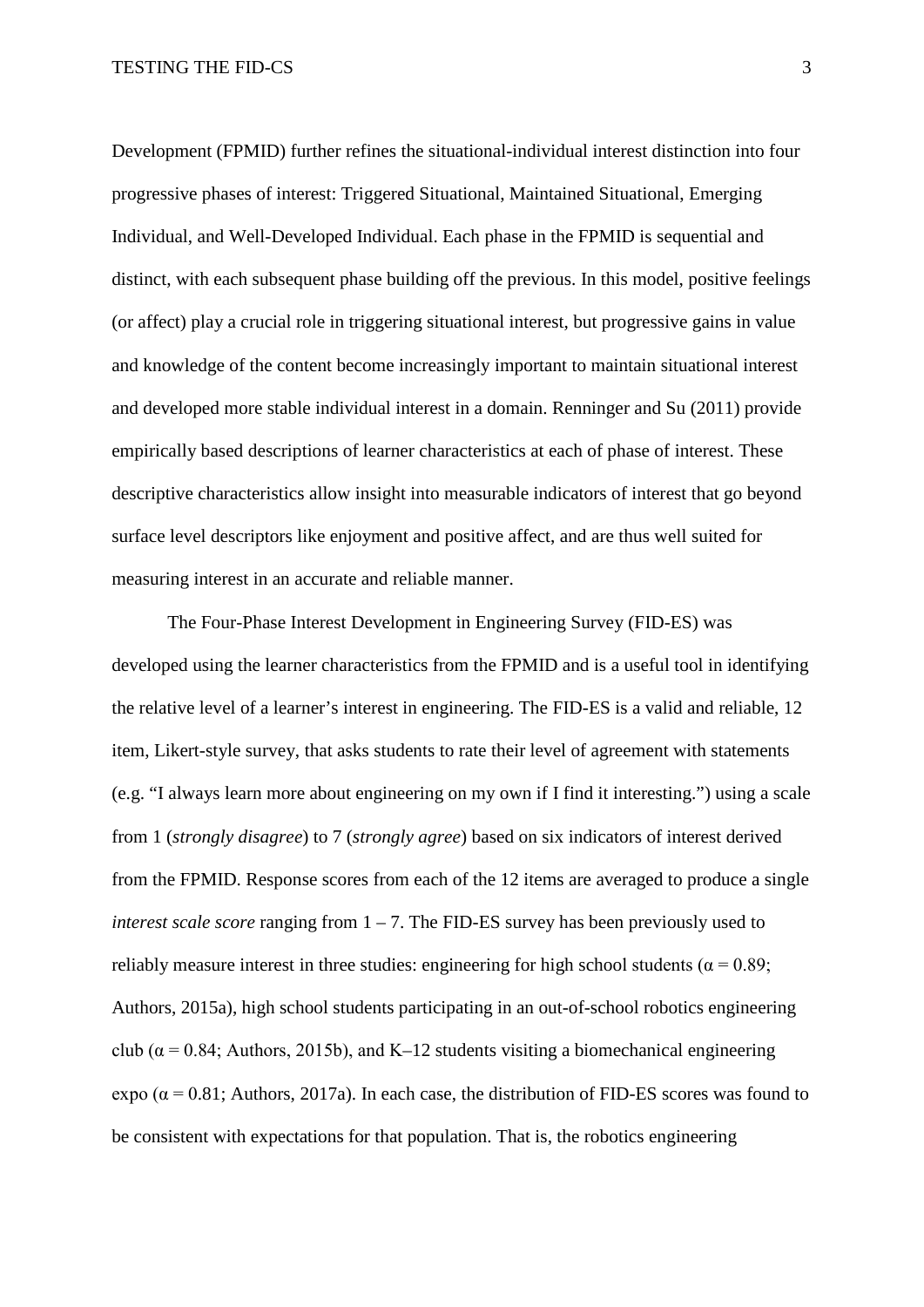participants had a mean score ( $M = 5.79$ , n = 13,  $\sigma = 0.67$ ) higher than K–12 students ( $M =$ 4.17,  $n = 607$ ,  $\sigma = 1.27$ ), and both had higher mean scores than high school students (*M* = 3.23,  $n = 145$ ,  $\sigma = 1.21$ ). Our first modified survey was found to be a reliable measure (Cronbach's  $\alpha$  = 0.81) of middle school aged learner interest in reading ( $M = 5.80$ , n = 8,  $\sigma$  = 0.62; Authors, 2017b), with each learner's interest scale score closely related to their phase of interest in reading (based on interviews). In this paper, we describe the results of the Fourphase Interest Development in Chemistry (FID-CS) survey, a modified version of the FID-ES survey to be used for evaluating interest in chemistry.

# **Method**

### **Participants**

Participants ( $N = 159$ ) were undergraduate students from a large Midwestern university and were recruited through educational psychology courses on campus. During two separate but similar administrations, students were asked to complete the FID-CS survey prior to beginning work with an chemistry tutoring system. Since the activity for both administrations was the same, we combined the two samples for analysis. Across both administrations, information was collected for each participant about the number of undergraduate chemistry courses taken. For the second administration, additional information about gender and intended major was also collected.

# **Survey Items**

The FID-CS instrument modifies the text of each FID-ES item to reflect the new content area (i.e. chemistry), and to describe interactions with the content in ways more specific to chemistry. For example, the original FID-ES item "I work on engineering projects outside of school at least once a week" was modified to read "I work on chemistry projects or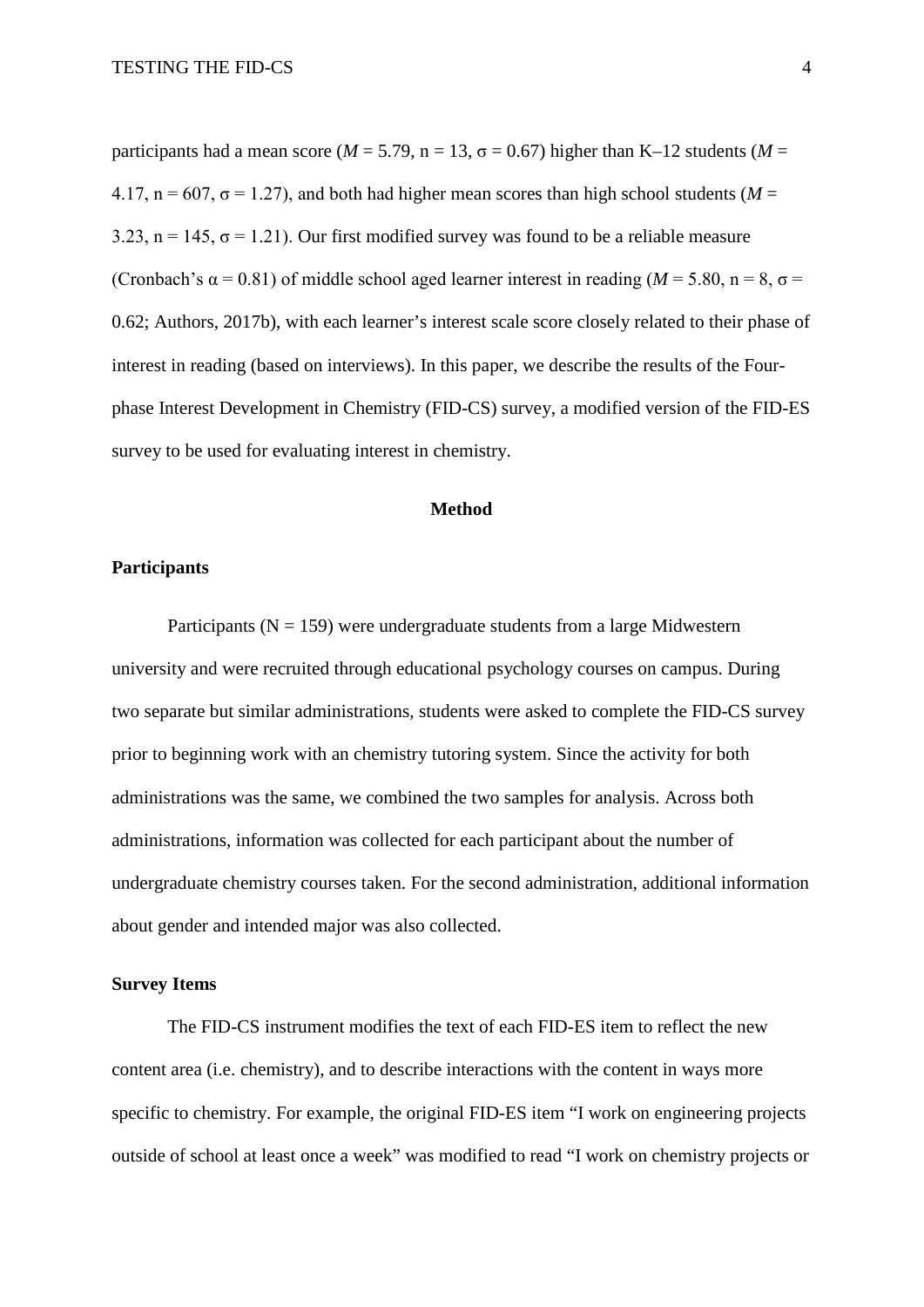learning chemistry that is not required for class at least once a week". The basic structure of the survey (e.g. 12 items on a 7 point Likert scale) remains unchanged. Table 1 lists all 12 FID-CS items.

[Place Table 1 here]

## **Results**

To analyze the data, we examined the reliability of the survey, provide basic descriptive information, and compared differences in FID-CS interest scale scores by number of chemistry classes taken. For those participants in the second administration ( $n = 85$ ) we also compared group differences in interest scores for gender, and related major using t-tests. In all comparisons, statistical significance was defined as  $\alpha = 0.05$ .

We found the survey to be highly reliable ( $\alpha$  = 0.88), with an overall mean interest scale score well below the middle point of the scale ( $M = 2.72$ ,  $\sigma = 1.11$ ) and a distribution of scores about the mean skewed to the right. An ANOVA test showed differences between mean interest scale scores based on the number of undergraduate chemistry courses taken  $(F(1,157) = 54.37, p < 0.05)$ . A post-hoc comparison of means using Bonferroni corrections revealed that FID-CS interest scale scores for those with no undergraduate chemistry courses was lowest ( $M = 2.03$ ,  $\sigma = 0.82$ ), and was significantly lower than those who had taken 1 (M)  $= 2.63$ ,  $\sigma = 0.96$ ; *t(88)* = 3.20, *p* < 0.05), 2 courses (*M* = 3.12,  $\sigma = 0.87$ ; *t(85)* = 5.87, *p* < 0.05) and 3 or more courses ( $M = 3.46$ ,  $\sigma = 1.22$ ;  $t(88) = 6.65$ ,  $p < 0.05$ ). We also found that those who had taken 1 undergraduate chemistry course had significantly lower scores than those who took 3 or more courses  $(t/70) = 3.18$ ,  $p < 0.05$ ) See Figure 1 for the overall distribution of interest scale scores, and Figure 2 for a plot comparing scores by number of chemistry courses taken.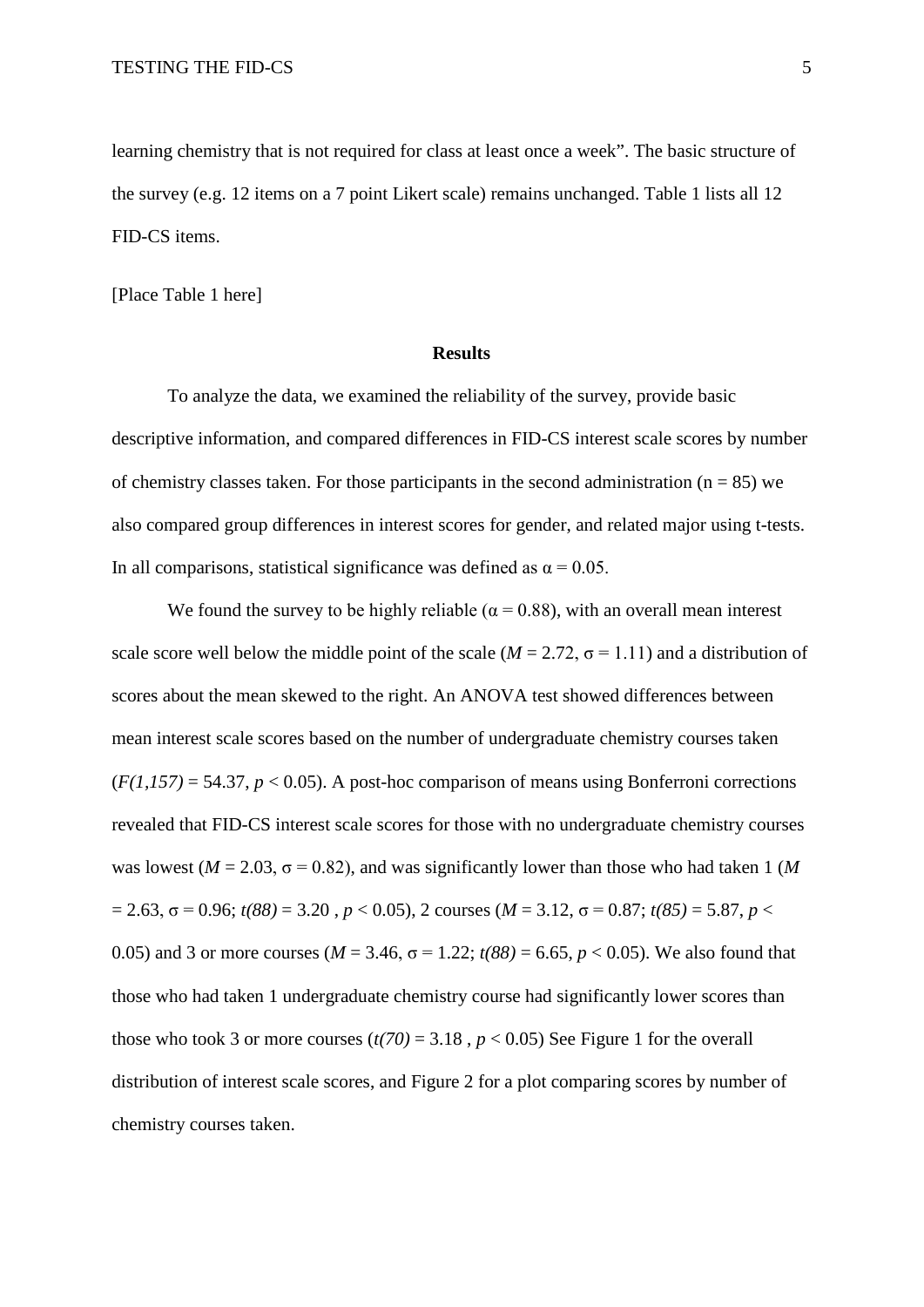For the data from the second administration of ChemTutor, we then conducted a t-test comparison of mean FID-CS scores based on gender and whether the participant indicated a STEM related major. We found a significantly higher FID-CS score for men compared to women  $(t(83) = 2.59$ ,  $p < 0.05$ ), and for those with a STEM related major as compared to a non-STEM major  $(t(83) = 5.43, p < 0.05)$ .

[Place Figure 1 here]

### **Conclusion**

In this paper, we endeavored to demonstrate the versatility of the FID-ES survey by evaluating the validity and reliability of the FID-CS, and to suggest the use of variations of the survey as a tool to facilitate tailored instruction to better promote interest development in STEM domains. To address our first goal, this study adds to previous evidence that the FID-ES survey and its variations demonstrate high reliability and are valid measures of learner interest. Estimates of reliability, using measures of Cronbach's alpha, of the FID-CS ( $\alpha$  = 0.88) are consistent with previous findings of Cronbach's alpha for the FID-ES ( $\alpha$  = 0.89, 0.84, and 0.81) and a version of the FID-ES modified for reading (0.81). This consistent finding of alphas greater than 0.80 is evidence of the stability of the survey's reliability across adaptations made for age, domain, and context. The validity of the FID-CS was demonstrated through differences between groups that are both consistent with prior work on interest in chemistry (e.g. males have been generally found to have higher interest in chemistry), and with student choices (e.g. those enrolling in an educational psychology course and having taken fewer chemistry courses should have lower interest in chemistry). We therefore conclude that the FID-ES survey can be adapted for various uses without a decline in reliability and or validity. By utilizing this information, more can be done to tailor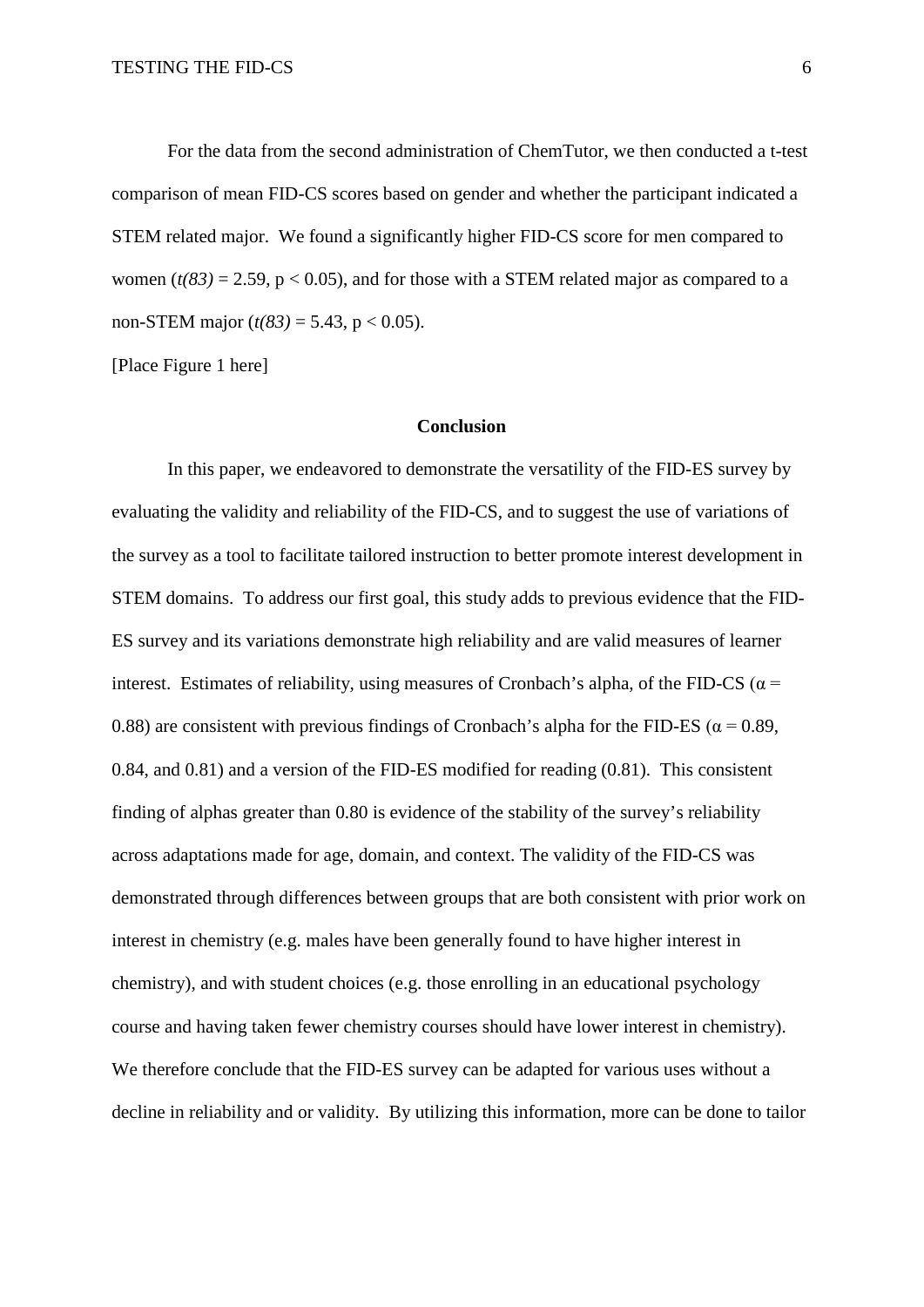## TESTING THE FID-CS 7

instruction to meet the specific needs of those at varying levels of interest, as suggested by interest development researchers such as Järvelä and Renninger (2014).

While the FID-ES and FID-CS have demonstrated reliability and validity in all testing thus far, there are a few limitations to this work which reduce the generalizability of these results. First, we feel that the FID-ES survey appears to be robust in modification, but it has only been tested in a few limited cases. Further study of the survey's properties as a measurement tool need to be conducted for new STEM (e.g. physics) and non-STEM (e.g. art) domains, as well as a greater variety of demographics and contexts. Increased use of the survey in a broad number of applications will further deepen our understanding of what survey results should look like. Documenting survey results from a variety of uses will help inform interest level cut-off values (i.e. defining low interest as below a certain FID-ES value prior to a study), and aid in calibrating the survey to measure changes in interest over time. Another limitation is the relatively small sample sizes of some of the studies presented, and those in the two administrations of this study. Future work should attempt to make similar tests of the FID-ES and related surveys on a much larger scale.

This work provides both practical and theoretical implications for future work. In practice, the FID-ES, FID-CS, or other modified versions of the survey can be used as tools to measure interest prior to students beginning work in adaptive learning environments. This can be used to tailor instruction for individual learners as they conduct their work, and evaluate program efficacy through monitoring growth in interest a domain during participation. We also present evidence that lends empirical support to the descriptions of leaners at different phases of interest (Renninger & Su, 2011) by demonstrating the validity of a survey tool used to measure interest based on these characteristics.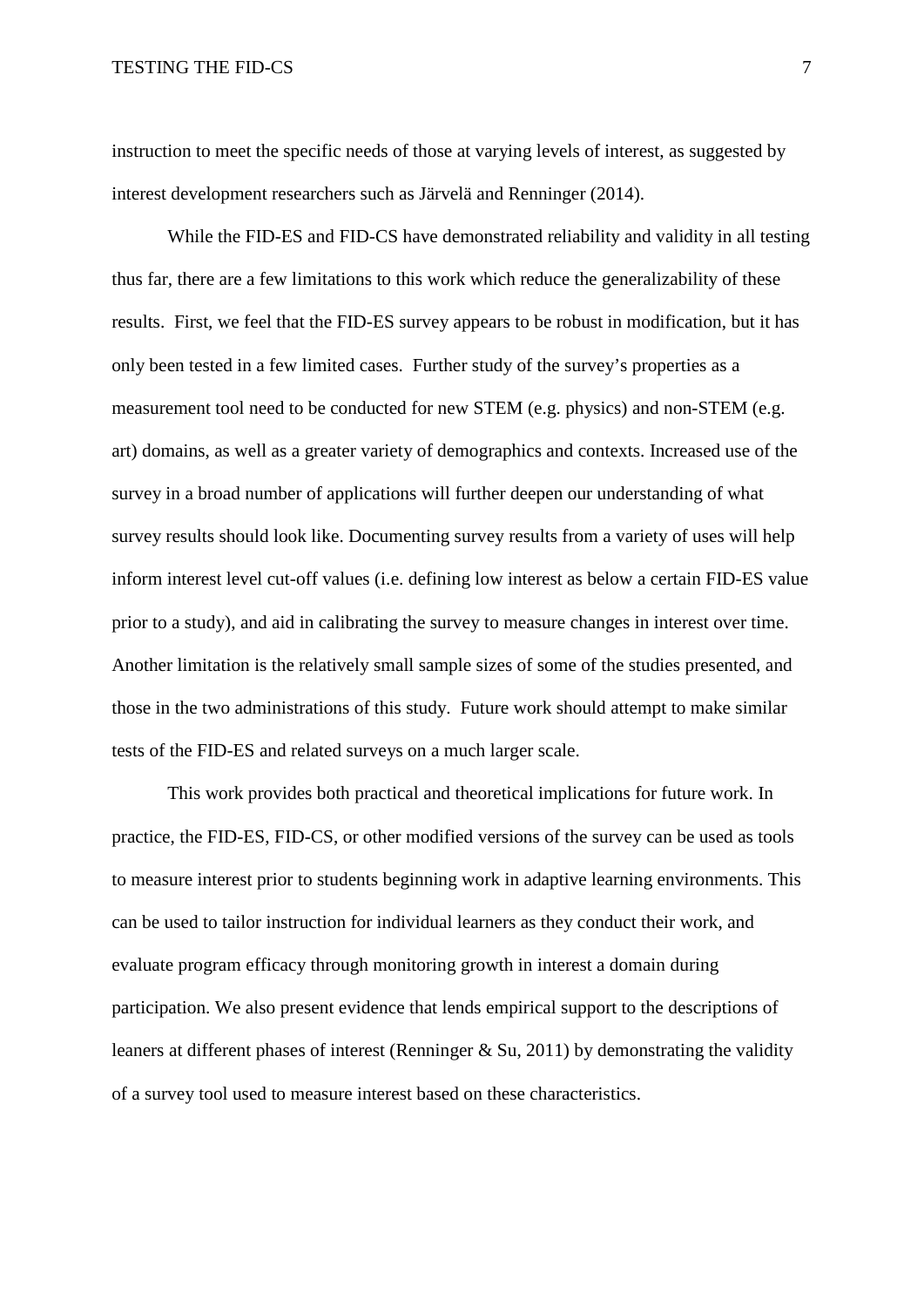In conclusion, we hope that others find the FID-ES and related surveys to be beneficial in their work, and that providing this tool along with results from several administrations can give insight into what to expect in future uses. If we are to truly work towards motivating future generations to pursue STEM related fields, deliberately tailoring instruction to develop learner interest in these fields is crucial. To make this a reality the development of valid, reliable, and flexible measurement tools such as the FID-ES instrument is an important aspect.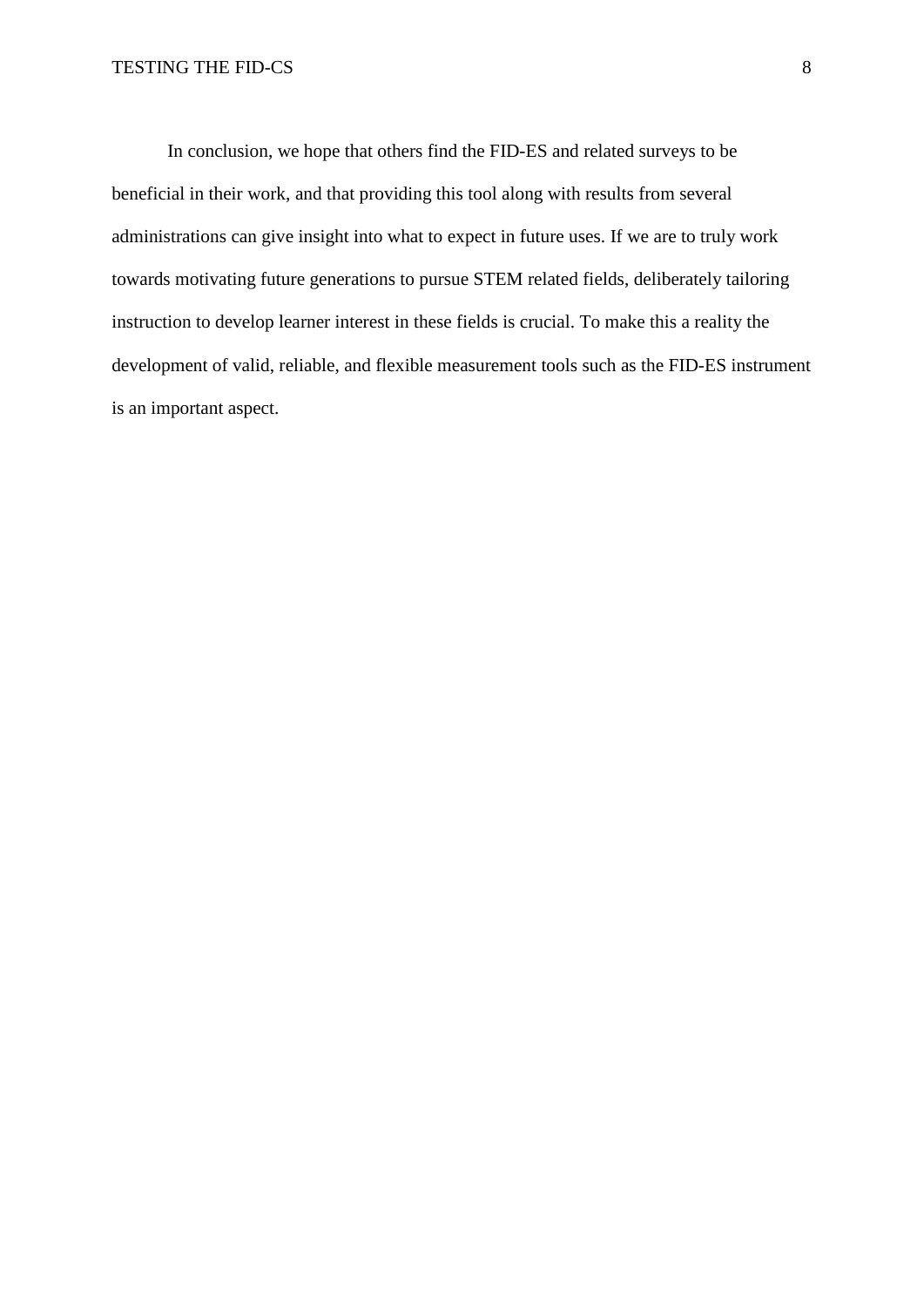#### **References**

- Ainley, M., Hillman, K., & Hidi, S. (2002). Gender and interest processes in response to literary texts: situational and individual interest. *Learning and Instruction 12*, 411- 428.
- Hidi, S. & Renninger, K. A. (2006). The four-phase model of interest development. *Educational Psychologist*, 41, 111–1270.
- Järvelä S., & Renninger, K.A. (2014). Designing for learning: Interest, motivation, and engagement. In K. Sawyer (Ed.) *Cambridge handbook of the learning sciences* (2nd edition; pp.668-685). Cambridge.
- Katehi, L., Pearson, G., Feder, M. A. (2009). *Engineering in K-12 education: Understanding the status and*

*improving the prospects.* Washington, DC: National Academies Press.

- Krapp, A. (2002). Structural and dynamic aspects of interest development: Theoretical considerations from an ontogenetic perspective. *Learning and Instruction*, 12(4), 383- 409.
- National Academy of Sciences (2007). *Rising above the gathering storm: Energizing and employing America for a brighter future*. Washington, DC: National Academies Press.
- Renninger, K. A. & Su, S. (2011). Interest and its development. In R. Ryan (Ed.), *Oxford Handbook of Motivation* (pp. 167-187). New York: Oxford University Press.
- Schraw, G., & Lehman, S. (2001). Situational interest: A review of the literature and directions for future research. *Educational Psychology Review*, 13(1), 23-52.

# **Acknowledgments**

Blinded for Review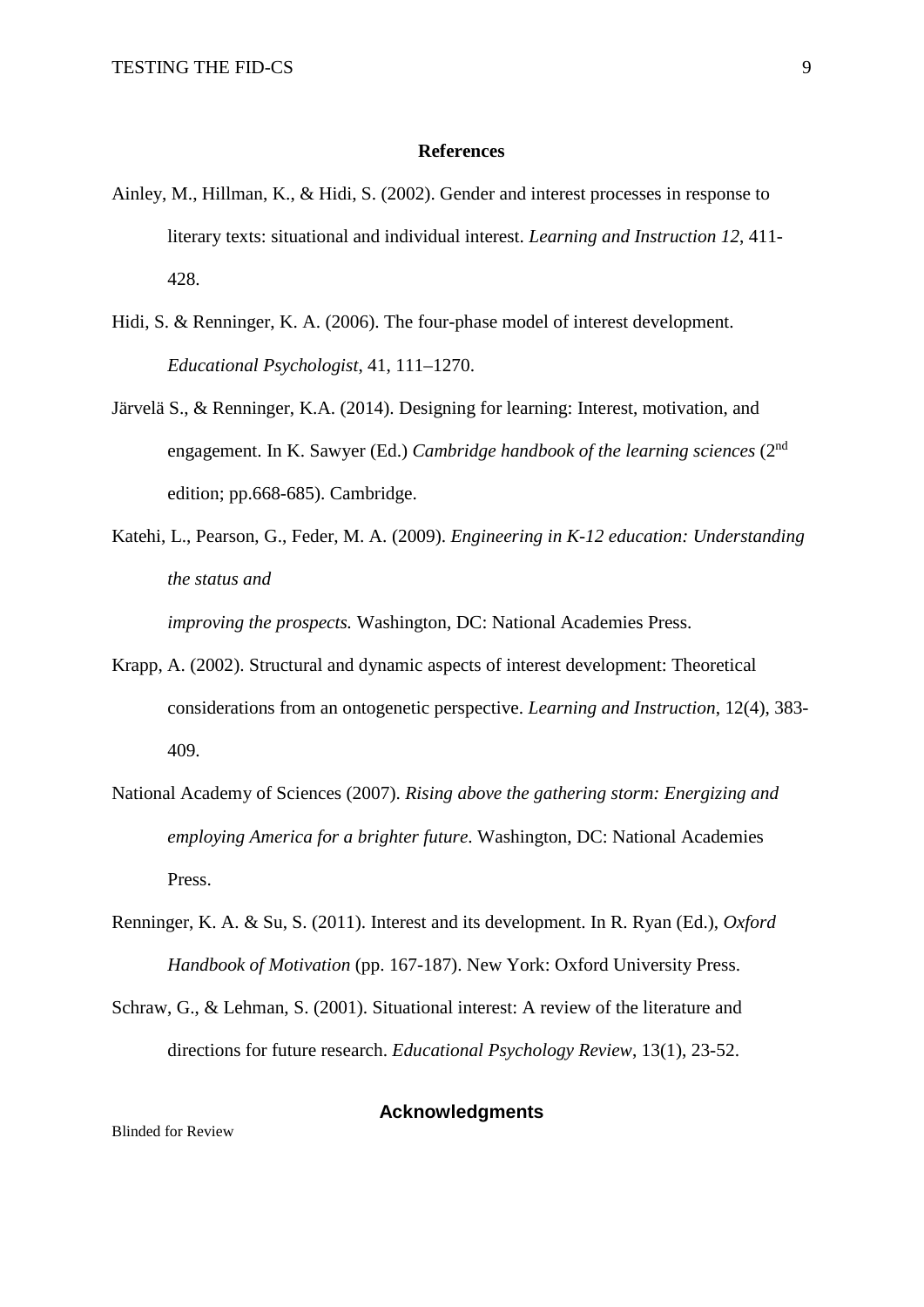

### Table 1: FID-CS items.

- I enjoy learning about chemistry even when it is very difficult.
- I know way more about chemistry than other students I know.
- I think about my own questions about chemistry that are not for required for class at least once a week.
- Compared to other students, I am way better at doing chemistry work.
- Knowing about chemistry is extremely valuable to me.
- I work on chemistry projects or learning chemistry that is not required for class at least once a week.
- I know a lot about the chemistry topics that I find interesting.
- I think everyone should know a lot about chemistry
- I'm inspired to learn more about chemistry on my own when I see something in chemistry that interests me.
- I always learn more about chemistry on my own if I find it interesting
- When chemistry interests me, I am confident that I can learn about it extremely easily.
- When I'm working on something in chemistry that I think is interesting, I continue working even when it takes a lot of time.